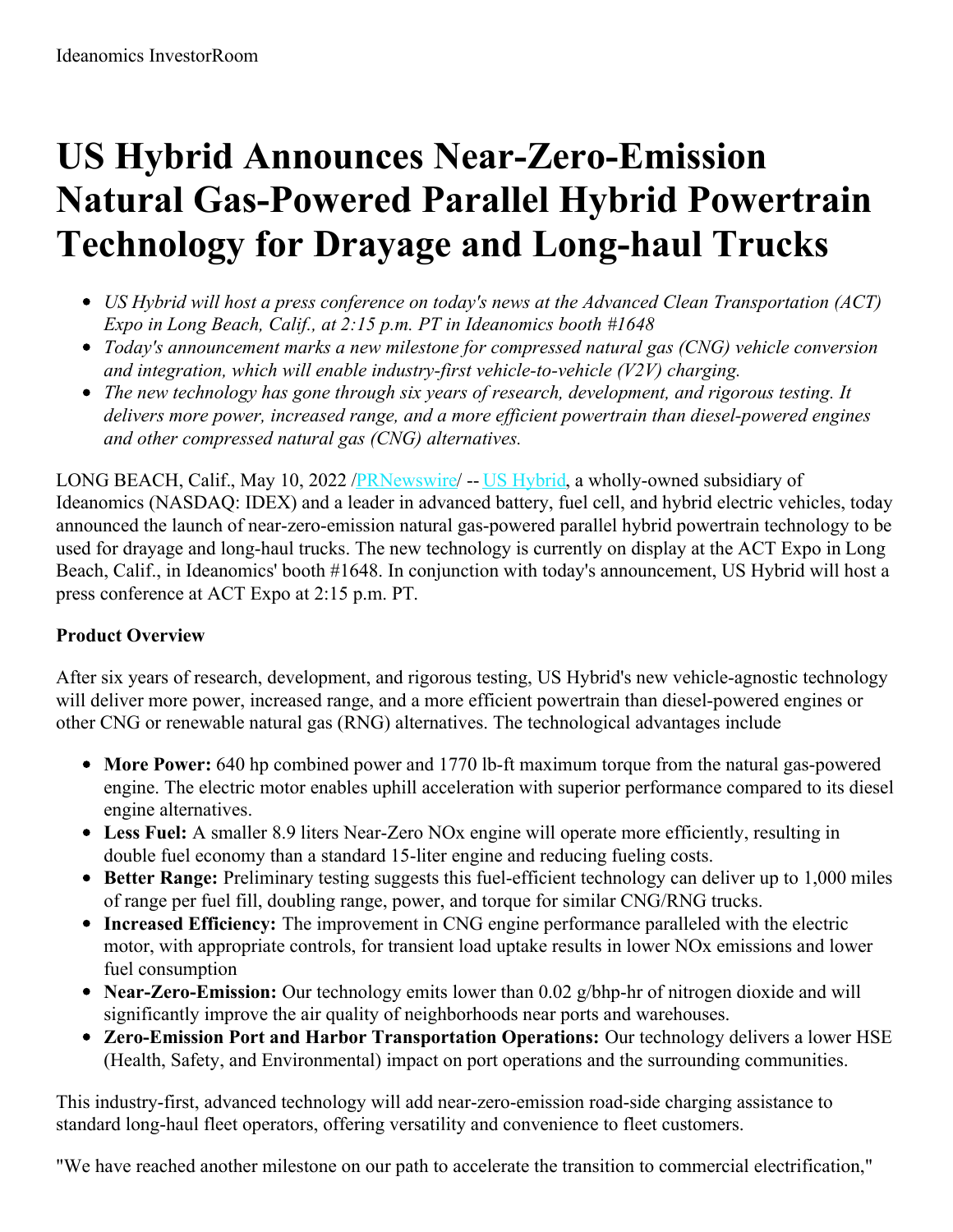said Macy Neshati, Interim CEO of US Hybrid. "US Hybrid spends years perfecting our technology before it is brought to market. Our pathway to commercialization delivers a proven solution backed by data. Fleet customers can feel confident in the performance and reliability of US Hybrid's new powertrain. Attendees at the ACT Expo will see firsthand, end-user benefits: increased vehicle range, less fuel requirements, and the reduced total cost of ownership."

"The ACT Expo is the largest clean fleet event in North America, and Ideanomics' operating companies are showcasing what we bring to the table from Solectrac's electric tractors to WAVE's inductive charging pads," said Robin Mackie, president of mobility at Ideanomics. "US Hybrid is integral in our work to accelerate the transition to electrification. The new near-zero-emission powertrain paired with industry-first V2V charging and support from Ideanomics' capital-as-a-service offerings greatly simplify the path to electrification for fleet owners."

US Hybrid is showcasing its new and existing technology in the Ideanomics booth at ACT Expo today through May 12 in Long Beach, Calif. Additional Ideanomics operating companies, including WAVE and Solectrac, also have products on display in booth #1648. Leadership from all companies is available for meetings by request by emailing  $idea@skyya.com$ .

For more information and news on Ideanomics and its operating companies and other investments, please visit [https://ideanomics.com](https://c212.net/c/link/?t=0&l=en&o=3527999-1&h=2705500603&u=https%3A%2F%2Fc212.net%2Fc%2Flink%2F%3Ft%3D0%26l%3Den%26o%3D3297146-1%26h%3D1628843859%26u%3Dhttps%253A%252F%252Fideanomics.com%252F%26a%3Dhttps%253A%252F%252Fideanomics.com&a=https%3A%2F%2Fideanomics.com).

## **About US Hybrid**

US Hybrid specializes in designing and manufacturing zero-emission electric powertrain components, including traction motors, controllers, auxiliary drives, energy storage and fuel cell engines for electric, hybrid, and fuel cell medium and heavy-duty municipality vehicles, commercial trucks, buses, and specialty vehicles throughout the world. To learn more about US Hybrid, please visit [https://ushybrid.com/](https://c212.net/c/link/?t=0&l=en&o=3527999-1&h=3695729425&u=https%3A%2F%2Fushybrid.com%2F&a=https%3A%2F%2Fushybrid.com%2F).

## **About Ideanomics**

Ideanomics (NASDAQ: IDEX) is a global group with a simple mission: to accelerate the commercial adoption of electric vehicles. By bringing together vehicles and charging technology with design, implementation, and financial services, we provide the completeness of solutions needed for the commercial world to commit to an EV future. To keep up with Ideanomics, please follow the company on social @ideanomicshq or visit: [https://ideanomics.com](https://c212.net/c/link/?t=0&l=en&o=3527999-1&h=357521309&u=https%3A%2F%2Fideanomics.com%2F&a=https%3A%2F%2Fideanomics.com)

### **Contacts:**

Ideanomics, Inc. Tony Sklar, SVP of Investor Relations 1441 Broadway, Suite 5116, New York, NY 10018 [ir@ideanomics.com](mailto:ir@ideanomics.com)

Malory Van Guilder, Skyya PR for Ideanomics [malory@skyya.com](mailto:malory@skyya.com)

SOURCE US Hybrid

Additional assets available online:  $\text{Video}_{(1)}$  $\text{Video}_{(1)}$  $\text{Video}_{(1)}$